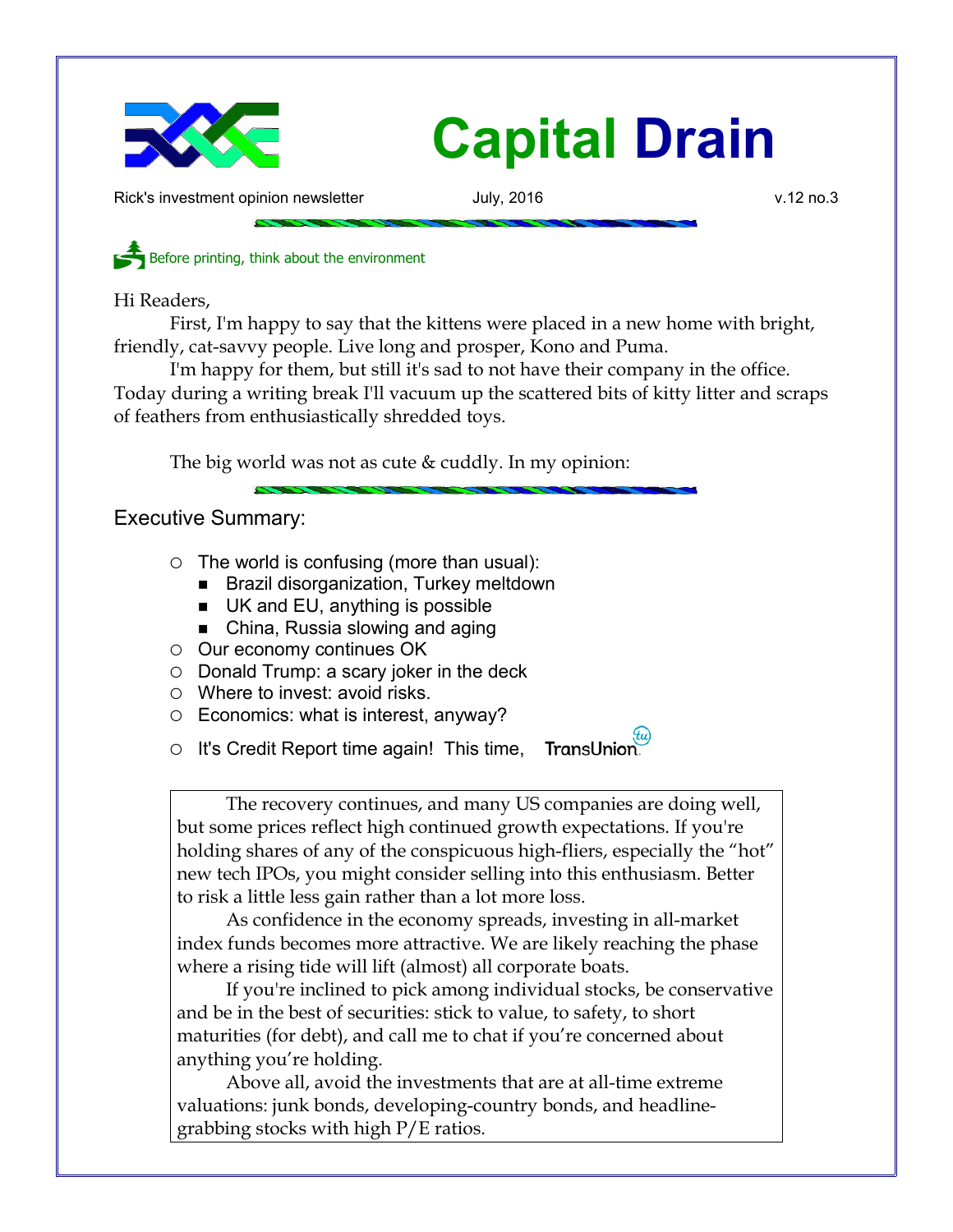## The Details:

Models of dynamic systems are at their best when they're describing events in the normal behavior range of those systems. Once some parts of the system depart to places beyond where you've seen them before, then the model predicting the behavior of the other parts becomes more like a guideline, and one needs to be wary of surprises.

That is true of physical machines, and far more true of the fuzzy mental models we use to guide investments.

Looking around the world, **Brazil** claims a spot as "best of the bad". Sure, it has a disease epidemic, runaway debt, a government restructuring on the fly as more corrupt politicians fall from office, exports are way down, Ohh!, and Honey did I tell you? The whole world is coming over in a few days to do the Olympics.

Remarkably, Brazil will probably muddle through it all, and come out stronger.

Not so **Turkey**, sadly. It wasn't many years ago that I thought of Turkey as part of the second tier of "BRICS", the countries about to take off economically like costumechanged superheros. Unfortunately, political trouble will undo their progress; it certainly undoes any easy predictions. Condensing the story, an old ethnic insurgency, an old political rivalry, a clash between the public and government-favored businesses, and a half-baked coup have caused/allowed Prime Minister Erdoğan to purge the press and the government and dramatically take control. That's seldom a good sign.

They are a NATO ally, and had been sporadically on track to join the EU. Add the fact that Russia is a neighbor across the Black Sea, and ISIS is right next door. On the hopeful side, they are a big country and have many strengths. We'll see.

After the BrExit vote last month, the **EU** and the **UK** shared some ill-considered barbs and unfeasible proposals, are are now sitting looking at themselves and each other wondering how this happened and what they could possibly do to make it better. As I said, the EU's economy will be less affected, and (except for Greece) seems to be haltingly recovering.

Through the last 60 years **China** and **Russia** have sometimes seemed similar, and sometimes seemed very different. For now, similarities affect their investment (un-)attractiveness. They are both authoritarian governments, and in each the top leader is gathering more personal power than has been typical of recent predecessors. They are both suffering recessions or uncharacteristically poor growth because of decreased exports. Their economic policies are capricious and wealth is very unevenly distributed. And finally, less often remarked on, they're both facing declining populations because of an aging baby-boom generation and low birth rates for decades. It is hard to manage growth and shrinking at the same time.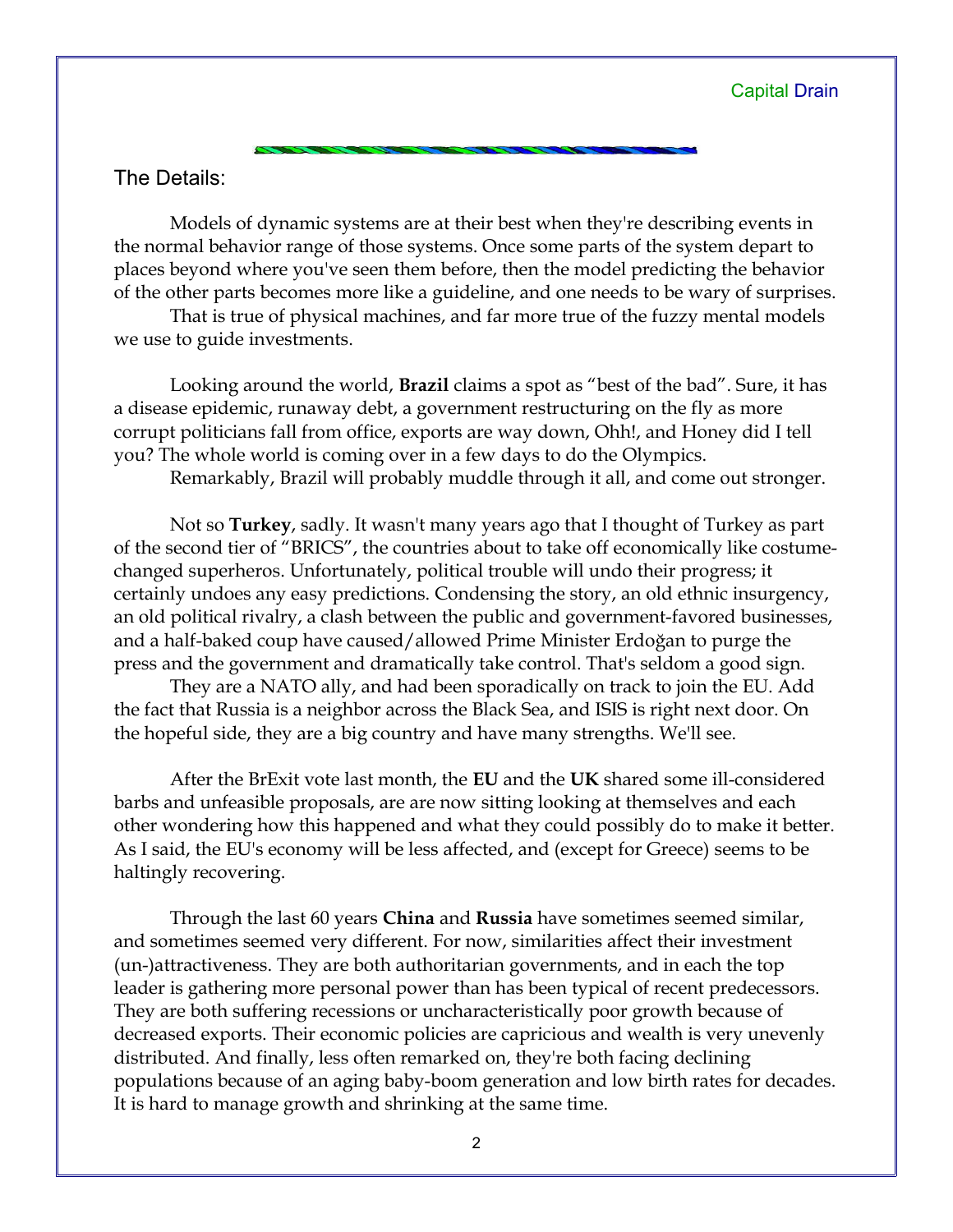The Asian Elephant, **India**, continues moving forward at its own measured pace. It's seldom grown as fast as the Asian Tigers did, but neither has it had the same sorts of stumbles. They are the bright spot and the easy prediction.

The **US** economy continues to do pretty well. Never as well as we'd like, but never as badly as we fear. It's been agonizingly slow sometimes, but the recovery from the banking crash (nearly a decade ago!) continues. It's been a weird recovery, though, which makes the future less clear.

Conservatives in Congress have prevented us from having the big infrastructure building and education programs which have boosted previous recoveries faster. Instead, the Federal Reserve has had to counter the inaction by flooding the banking system with cash, in the hope that someone will borrow more and invest to create jobs, etc. As I've described before, no business builds a factory first and then looks for customers, not even when it can borrow for negligible interest rates. Because the public didn't have money to spare, there was no need for new factories, so job-creating borrowing didn't happen.

Wall Street, on the other hand, can be their own customers when there's cheap money. They have been bidding up the price of stocks, especially tech startups, and forcing the interest rate on government and business bonds lower and lower. Something has to change, but it's hard to see what will go first.

Traditionally, bonds have been safest, but at negligible interest rates they're more risk than reward. They are losing value to inflation, and if interest rates pop up they'll see sharp price declines, causing principal losses for investors not holding to maturity. I don't think that's safe.

Nor do I think the tech stocks or even the overall stock markets are particularly safe. Prices are high. They could stay that way, but we have seen short bursts of fearbased selling.

I am sticking with the investments I've liked since late 2010: big healthy companies paying good dividend rates out of reliable earnings. It's been doing just fine, and it lets me relax when the fearful storms blow by.

Oh, and obviously **Donald Trump** as president would truly end the world as we've known it, in that he'd quickly disrupt a lot of government and social institutions that he clearly doesn't understand at all. The rest of our lives would be in the After Trump era, and we'd have misty happy memories of Before Trump. Clearly his millions of supporters don't understand the problem either. That points \*ahem\* to a need for more education spending. That's all I can say.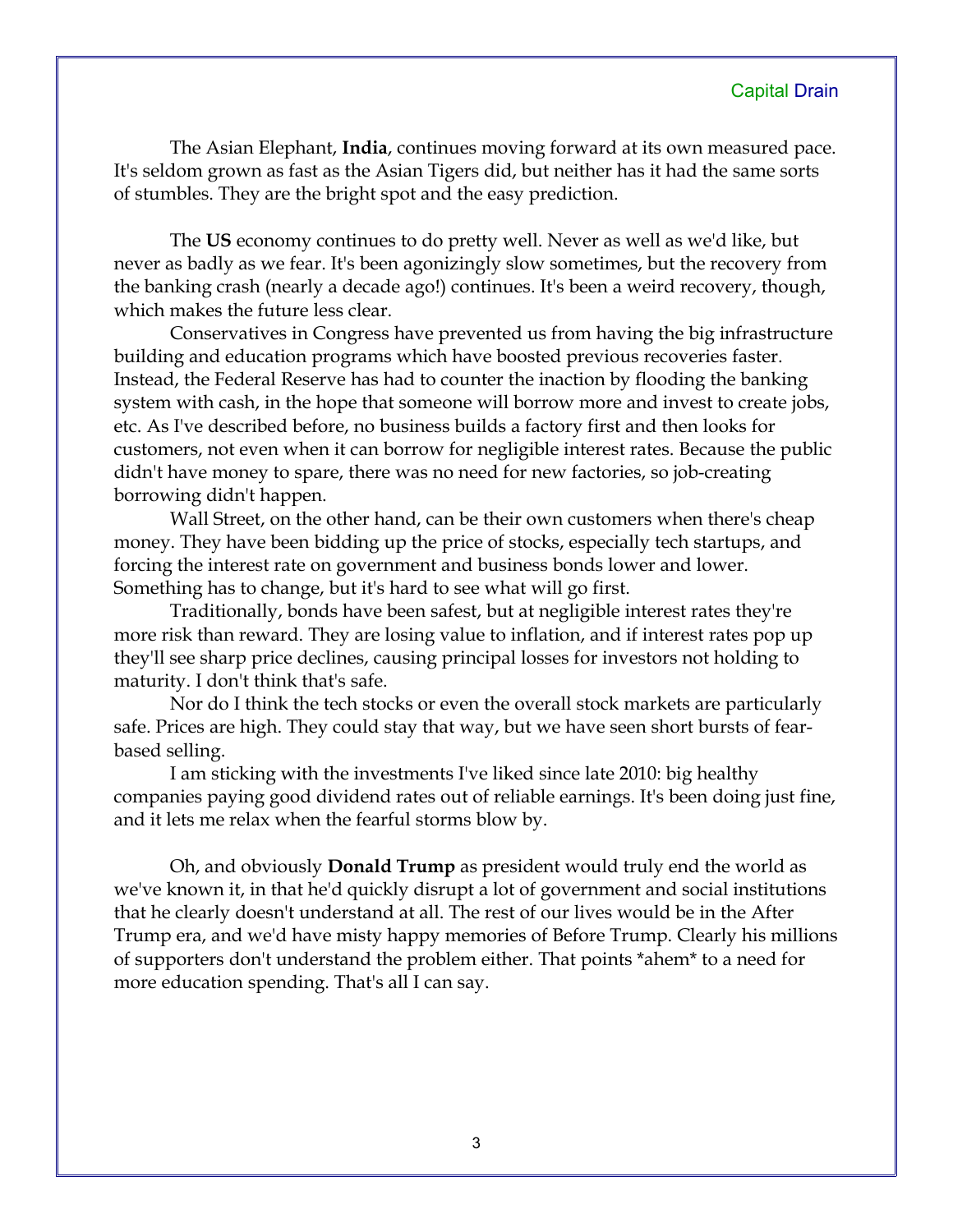The global phenomenon of low, zero, and even negative interest rates makes this a good time for a review.

#### **Economics: What is interest, anyway?**

I remember way back in Kindergarten in thrifty New England, the school had a program for every student to open a bank savings account and bring regular little token deposits from home. I particularly remember the teacher solemnly intoning "when you put your money in the bank, it gets interest." I had never heard the financial definition of "interest", so I imagined that by the everyday definition he was saying that people would look at the money and want it or something. It didn't make sense to me.

Twenty-one years of formal education later, "interest" once again doesn't make sense.

At the most basic level, "interest" is a reward for delayed gratification. Would you like to eat this marshmallow I've set on the table, or would you be willing to leave it there until I come back in five minutes and add another to it? That's a choice between instant gratification versus an interest rate of 100% per 5 minutes. That scenario is a standard psychological test for kids. Some choose one, some choose the other.

Imagine whether it would work if the interest rate were zero, meaning that if you are disciplined and wait for the researcher's return, you get... nothing more.

The financial system takes that basic concept, and makes interest the price for renting money (which theorists define as a store of value across distance and time). Do you want to:

- Save up to go to Disneyland? The bank will pay you a little bit of rent for holding your money while you save. That's your reward for delaying your pleasure.
- Borrow and go to Disneyland? You will have to pay the bank rent for the money you borrow, in addition (obviously) to paying it back. You get the pleasure first, and afterwards pay extra for the privilege.
- Skip Disneyland and keep saving for college? You'll add a lot of moneyrental income to your savings by waiting so long. (Don't overdo it and become a pleasure-less miser.)

Modern finance calls that the "time value of money". It's the temporal version of "a bird in the hand is worth two in the bush." Money now is (in normal times) inherently worth more than money in the future.

Finance builds on this in many ways, getting away from the idea of gratification, and more about renting money. Say you want to build a house and rent it out. If you can borrow the building money cheaply enough, you can pay the interest and principal off from the rent you get, and still have a profit for yourself. Thus, it becomes (in the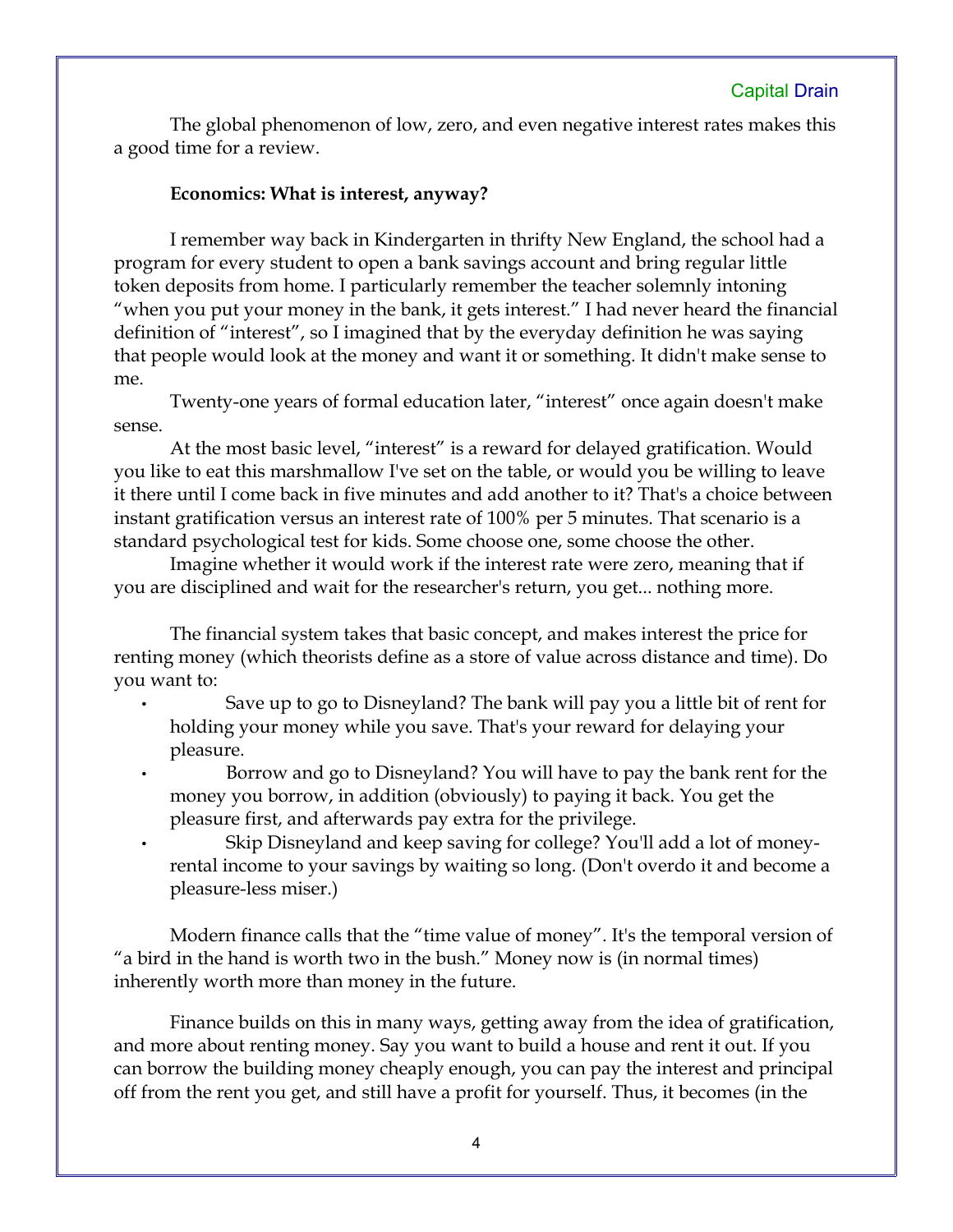common-person sense) investment, not just consumption. Financial theory sometimes muddles that distinction.

That investment equation can be done backwards to calculate how much a stock should be worth. Picture your house again: Add up all the rent payments you'll ever get, and that sum is the value to you of owning the house, right? Well, no. Remember that the rent you get 20 years from now isn't worth as much as the rent you will get in a few minutes. That decrease in the immediate value of long-from-now money (called "discounting") is the reason that even if your house will generate rent forever, the immediate value is finite. At some point (even if you could live to collect) money way way WAY in the future would be so delayed that it's essentially useless.

That concept is the basis for pricing the pay-off value on your mortgage if you sell your house, the price for leasing cars, and the price for stocks, bonds, and derivatives, and much more.

But if interest rates are zero in the financial world, it means that a dollar 100 years from now is the same value to you now as a dollar you can spend right now. That's nonsense.

They work their way back to sense by pointing out that people assume that rates will go back to positive values eventually, so discounting will work on long time scales.

By the way, financial accounting completely ignores inflation. That would be madness for you or me, but that's the way everyone's books are kept. Otherwise, it gets really complicated. Supposedly, the interest rate for borrowing will always include an allowance for inflation, because who would ever agree to get back less than they lent? And yet you see that they're doing exactly that right now.

First of all, although the accounting ignores inflation, people do acknowledge it exists. They differentiate between the "nominal" interest rate, literally the rate that's named in the loan agreement, from the "real" rate that subtracts inflation, so the real rate is the actual increase in spendable value that you get back when you make a loan.

Right now, though, real rates are negative. In some countries, even the nominal rates for short loans are negative. How can that possibly be?

The answer is your mattress, and Apple's mattress, and Fort Knox. Let me explain.

Let's say you have a dollar you don't want to spend now. If you just stuff it in your proverbial mattress, if there is any inflation you are forcing a negative interest rate on yourself. Your dollar becomes worth slightly less every day. We're OK with that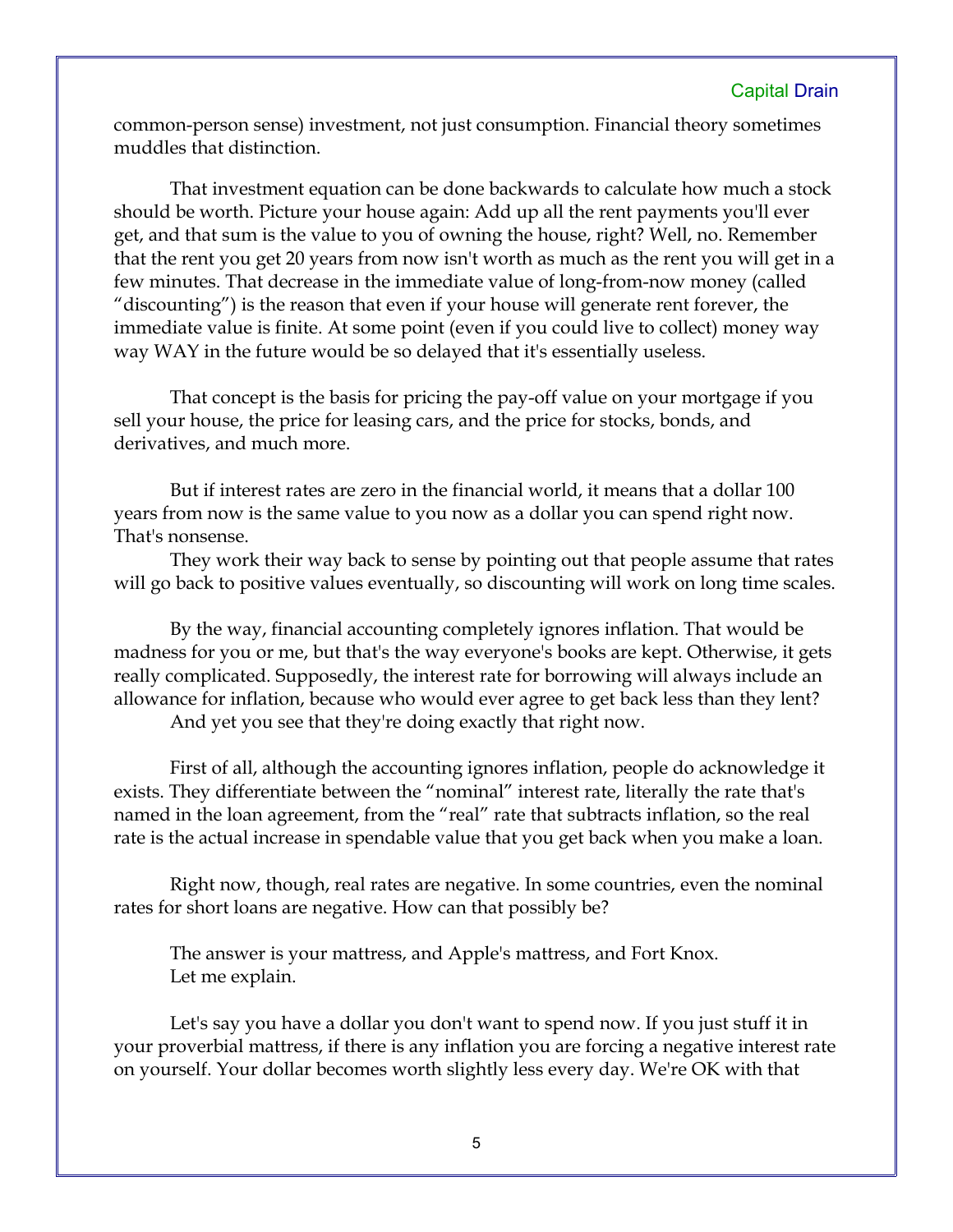generally, because maybe it's convenient to have the cash handy, or maybe we don't trust banks. Whatever. We do sometimes accept negative interest rates.

Let's say Apple has a trillion dollars they don't want to spend now. Not even Apple has a mattress that big. It's effectively not possible to save it the same way. For Apple, it's a real-world necessity to put it in a bank, even at zero nominal interest. Again recall, that means even at negative real post-inflation interest.

Putting it that way, if the bank demands a little payment as a condition for accepting and holding the cash at all, from Apple's perspective it's not a mind-blowing paradox anymore, it's just a little extra cost, a storage fee.

But couldn't Apple buy a trillion dollars worth of something much more valuable per weight and volume than bank notes, and store that at their Cupertino headquarters? Gold? Diamonds? SOMEthing?

Yes and no, and that brings us to Fort Knox. As you probably know, that's where the US stores most of the gold that it holds as financial reserves. So couldn't Apple do the same?

Forts are expensive to build, and expensive to run. One way or another you have to pay to have your now highly-concentrated wealth stored and guarded. That is, in effect, a negative real rate for holding that gold.

Just to close the circle, note that when you stuff cash in your personal mattress, you're either paying to insure it against fire or theft, or you're risking losing it all to fate. That too is, in effect, a negative real interest rate.

In a normal world, though, and in history until very recently, money does have time value, and interest rates are positive. Money is supposed to be valuable. That's the whole point.

While it's still pretty darned valuable to billions of individuals on the planet, who will quickly tell you that they don't have remotely enough of it, it is different for companies and the few individuals who have a lot of it.

Because of the world's central banks trying desperately to push money into the system to fund economic growth, the market price for renting money is at, near, or even below zero. In that sense, money is valueless unless you personally want to spend it on something. That is historically a very weird state.

Recall the basic idea of supply and demand. If people really want front-row concert seats, and obviously the supply is fixed, the price will rise. If a farmer brings hundreds of very ripe eat-it-now-or-never peaches to the market, and not enough people want a peach right that moment, the price will drop.

According to supply and demand, if there's a low or zero or negative price for renting money, there is too much money for the demand.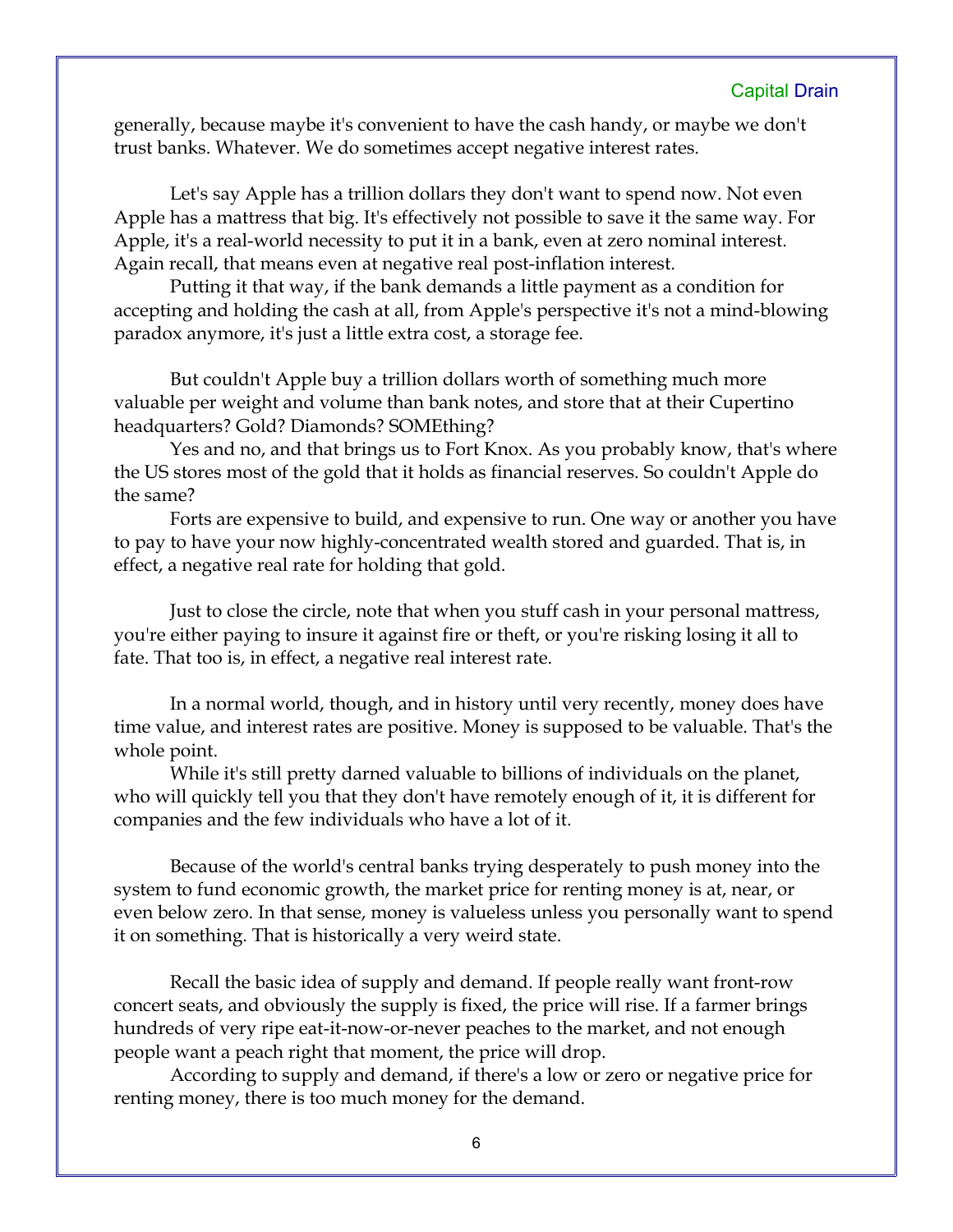As I wrote last month, there is a growing recognition in policy-making circles that central banks can't solve the low-demand problem, and that governments, in our case conservatives in Congress, need to dump a bad theory that's caused a decade of bad results. If we can get back to fiscal stimulus, government spending to create demand, we can push the economy back toward normalcy. And hey, it would be nice if our bridges wouldn't fall down, too, and if more people got better educations.

As soon as the growth of demand really picks up, the central banks will have to drain all the excess money out of the system pretty quickly. Fortunately that can be done, as I called un-printing or Quantitative Tightening and described way back in the [November 2010 newsletter,](http://www.longspliceinvest.com/CapDrain/CapDrain_v6n4.pdf) page 4.

This is important. It's **Credit Check** time again. I sincerely hope that my regular reminders and simplified instructions are helping you to check your credit report regularly.

With all the ID theft and fraud happening today, checking your Credit Report is a free way to assure that nothing is being done to you. Once per year per Credit Agency, you're allowed to get a free copy of your Credit Report, quickly, online. Do it now!

If you've been following along with my every-four-months (-ish) pace, you're ready to revisit TransUnion.

I've taken notes from my own recent visit, so you can follow the instructions at [www.longspliceinvest.com/CapDrain/TransUnion.pdf](http://www.longspliceinvest.com/CapDrain/TransUnion.pdf) . I had no problems whatsoever.

It's time to check the spelling and ship this to you.

If you have any questions, please write or phone. If you want to read more, the company [web site](http://www.LongspliceInvest.com/newsletter.shtml) has archived editions of this letter, lots of charts, and links to other interesting sites. There's also a [web log](http://www.LongspliceInvestments.com/ricksblog) where I discuss the process and progress of starting the mutual fund, along with occasional economic or investing thoughts..

**Please forward this to any and all friends who are interested. Thanks!** If you got this as a forwarded copy, you can get on the list to get your own future copies directly by sending me your email address.

You can [subscribe online here](http://www.longspliceinvest.com/ricksblog/subscribe/) to get email notification of both new blog posts and new newsletters.

> Take care, Rick